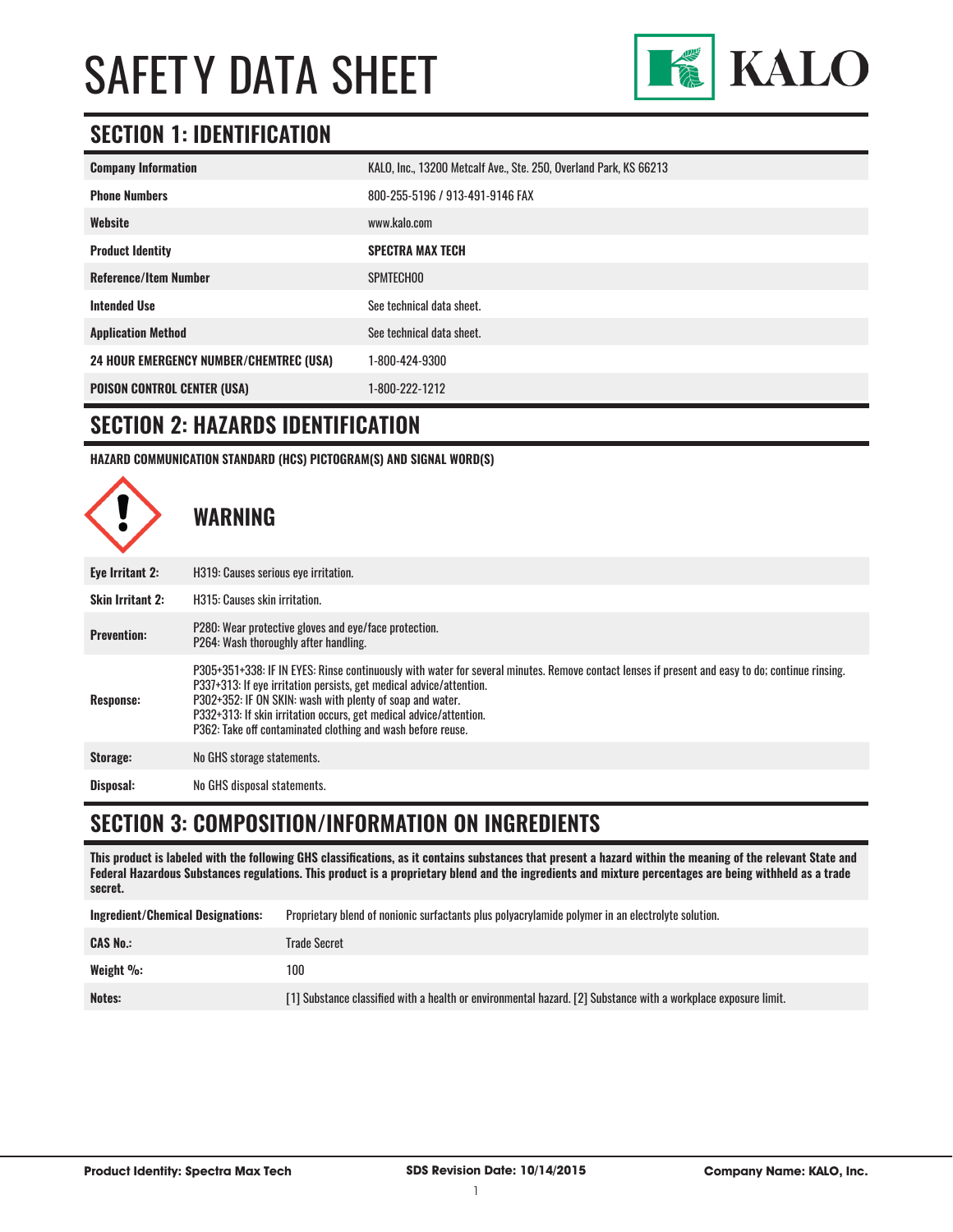

#### **SECTION 4: FIRST AID MEASURES**

#### **[DESCRIPTIONS]**

| Remove to fresh air. Keep patient warm and at rest. If breathing is irregular or stopped, give artificial respiration. If unconscious, place in the recovery<br><b>Inhalation:</b><br>position and obtain immediate medical attention. Give nothing by mouth. |  |
|---------------------------------------------------------------------------------------------------------------------------------------------------------------------------------------------------------------------------------------------------------------|--|
| Irrigate copiously with clean fresh water for at least 10 minutes, holding the eyelids apart and seek medical attention.<br>Eyes:                                                                                                                             |  |
| <b>Skin:</b><br>Remove contaminated clothing. Wash skin thoroughly with soap and water or use a recognized skin cleanser. Do NOT use solvents or thinners.                                                                                                    |  |
| Ingestion:<br>If accidentally swallowed, obtain immediate medical attention. Keep at rest. Do NOT induce vomiting.                                                                                                                                            |  |
| [MOST IMPORTANT SYMPTOMS AND EFFECTS, BOTH ACUTE AND DELAYED]                                                                                                                                                                                                 |  |
| Overview:<br>No adverse symptoms or effects anticipated under normal handling conditions. See Section 2 for further details.                                                                                                                                  |  |
| Eyes:<br>Causes serious eye irritation.                                                                                                                                                                                                                       |  |
| Skin:<br>Causes skin irritation.                                                                                                                                                                                                                              |  |

### **SECTION 5: FIREFIGHTING MEASURES**

| <b>Extinguishing Media:</b>     | Recommended extinguishing media: alcohol resistant foam, CO <sup>2</sup> , powder, water spray. Do not use water jet.                                                                                                                                                                                                                                  |
|---------------------------------|--------------------------------------------------------------------------------------------------------------------------------------------------------------------------------------------------------------------------------------------------------------------------------------------------------------------------------------------------------|
| <b>Special Hazards:</b>         | Combustion may yield smoke, carbon monoxide, and other products of incomplete combustion. Oxides of sulfur, nitrogen or phosphorus may<br>also be formed.                                                                                                                                                                                              |
| <b>Advice For Firefighters:</b> | Evacuate area. Prevent contamination from run-off of adjacent areas, streams, drinking water and sewers. Do not flush down sewers or other<br>drainage systems. Exposed firefighters must wear standard protective equipment and in enclosed areas self-contained breathing apparatus.<br>Use water-spray to cool fire-exposed surfaces and personnel. |

### **SECTION 6: ACCIDENTAL RELEASE MEASURES**

| <b>Precautions/Procedures:</b>                                         | Keep all sources of ignition away from spill/release. In case of a major spill or spillage in a confined space evacuate the area and<br>check vapor levels.                                                                                                                                                                                                                                                                                                                                                                                                                                                                                                               |
|------------------------------------------------------------------------|---------------------------------------------------------------------------------------------------------------------------------------------------------------------------------------------------------------------------------------------------------------------------------------------------------------------------------------------------------------------------------------------------------------------------------------------------------------------------------------------------------------------------------------------------------------------------------------------------------------------------------------------------------------------------|
| <b>Environmental Precautions:</b>                                      | Do not allow spills to enter drains or water courses.                                                                                                                                                                                                                                                                                                                                                                                                                                                                                                                                                                                                                     |
| <b>Methods and Material For</b><br><b>Containment and Cleaning Up:</b> | Ventilate the area and avoid breathing vapors. Take the personal protective measures listed in Section 8. Contain and absorb spillage<br>with non-combustible materials (e.g. sand/earth/vermiculite). Place in closed containers outside buildings and dispose of according<br>to the Waste Regulations (see Section 13). Clean, preferably with a detergent. Do not use solvents. Do not allow spills to enter drains<br>or water courses. If drains, sewers, streams or lakes are contaminated, inform the local water company immediately. In the case of<br>contamination of rivers, streams, or lakes, the Environmental Protection Agency should also be informed. |

## **SECTION 7: HANDLING AND STORAGE**

| <b>Precautions For Safe Handling:</b> | Do not get in eyes, on skin, or on clothing. Do not breathe vapors or mists. Keep container closed. Use only with adequate<br>ventilation. Use good personal hygiene practices. Wash hands before eating, drinking, smoking. Remove contaminated clothing and<br>wash before reuse. Destroy contaminated belts and shoes and other items that cannot be decontaminated.<br>See Section 2 for further details. |
|---------------------------------------|---------------------------------------------------------------------------------------------------------------------------------------------------------------------------------------------------------------------------------------------------------------------------------------------------------------------------------------------------------------------------------------------------------------|
| <b>Conditions For Safe Storage:</b>   | Store in tightly closed containers in dry, well-ventilated area, away from excessive heat and incompatibles.<br>See Section 2 for further details.                                                                                                                                                                                                                                                            |
| <b>Incompatible Materials:</b>        | Strong acids, strong bases, strong oxidizers.                                                                                                                                                                                                                                                                                                                                                                 |
| <b>Specific End Use(s):</b>           | See technical data sheet.                                                                                                                                                                                                                                                                                                                                                                                     |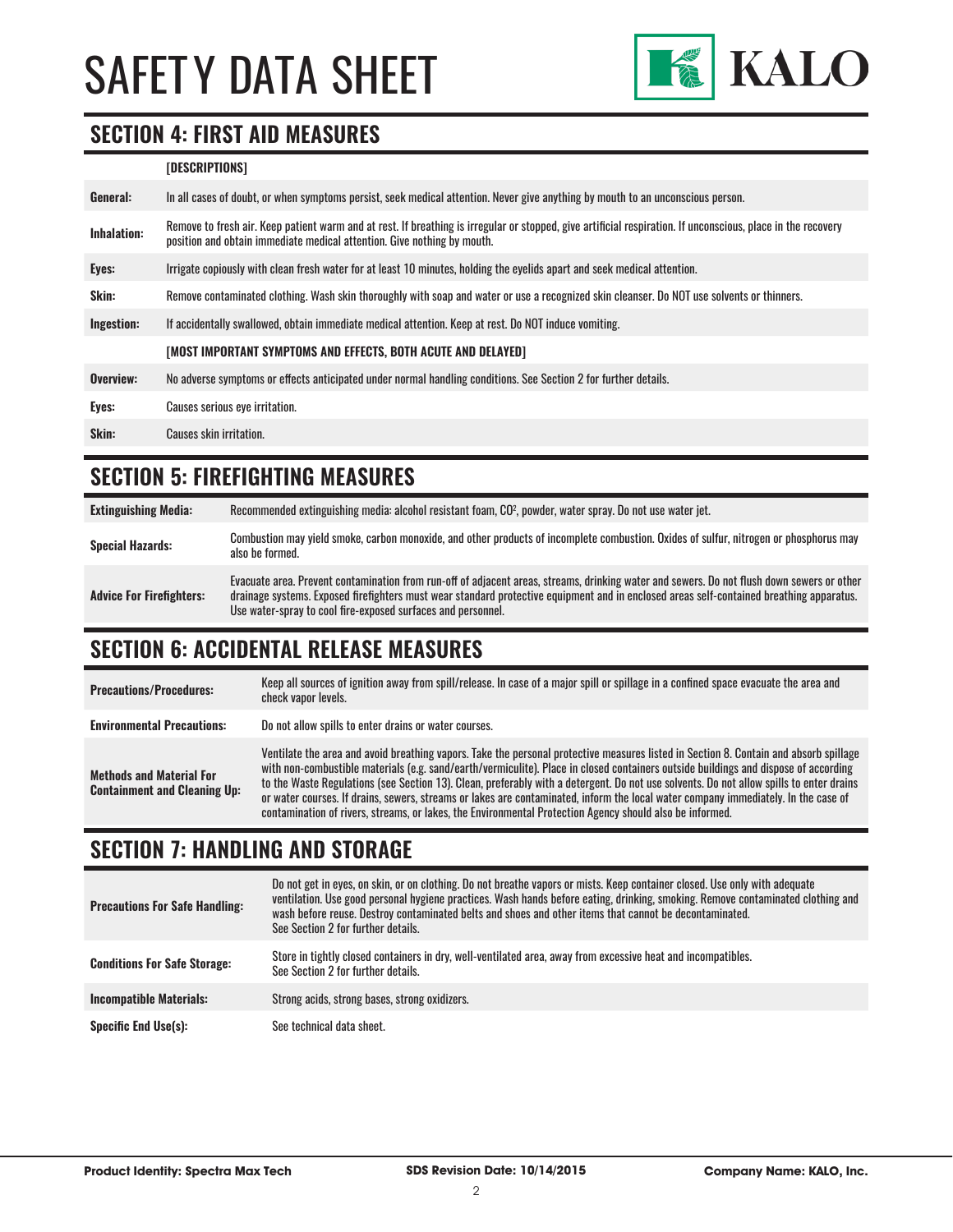

### **SECTION 8: EXPOSURE CONTROLS/PERSONAL PROTECTION**

| <b>Exposure Data:</b>        | This product contains the following ingredient (at greater than 0.1%) with established limits for exposure under OSHA, ACGIH and/or NIOSH.                                                                                                                                                                                             |            |               |                                                 |
|------------------------------|----------------------------------------------------------------------------------------------------------------------------------------------------------------------------------------------------------------------------------------------------------------------------------------------------------------------------------------|------------|---------------|-------------------------------------------------|
|                              | <b>CAS No.</b>                                                                                                                                                                                                                                                                                                                         | Ingredient | <b>Source</b> | Value                                           |
|                              |                                                                                                                                                                                                                                                                                                                                        |            | <b>OSHA</b>   | TWA: $15mg/m3$ (total) / $5mg/m3$ (respirable)  |
|                              | 0000056-81-5                                                                                                                                                                                                                                                                                                                           | Glycerol   | ACGIH         | TWA: $3mg/m^3$ (respirable) / $10mg/m^3$ (mist) |
|                              |                                                                                                                                                                                                                                                                                                                                        |            | NIOSH         | <b>No Established RELs</b>                      |
| <b>Carcinogen Data:</b>      | This product contains no ingredients (at greater than 0.1%) that are suspected of being or known to be a carcinogen under OSHA, NTP or<br>IARC.                                                                                                                                                                                        |            |               |                                                 |
|                              | [PERSONAL PROTECTIVE EQUIPMENT]                                                                                                                                                                                                                                                                                                        |            |               |                                                 |
| <b>Respiratory:</b>          | If workers are exposed to concentrations above the exposure limit, they must use the appropriate certified respirators.                                                                                                                                                                                                                |            |               |                                                 |
| Eyes:                        | Wear safety eyewear (e.g. safety spectacles/goggles/visors) to protect against the splash of liquids.                                                                                                                                                                                                                                  |            |               |                                                 |
| Skin:                        | Overalls, which cover the body, arms, and legs, should be worn. Skin should not be exposed. All parts of the body should be washed after<br>contact.                                                                                                                                                                                   |            |               |                                                 |
| <b>Engineering Controls:</b> | Provide adequate ventilation. Where reasonably practicable, this should be achieved by the use of local exhaust ventilation and good general<br>extraction. If these are not sufficient to maintain concentrations of particulates, and any vapor below occupational exposure limits, suitable<br>respiratory protection must be worn. |            |               |                                                 |
| <b>Other Work Practices:</b> | See technical data sheet.                                                                                                                                                                                                                                                                                                              |            |               |                                                 |

# **SECTION 9: PHYSICAL AND CHEMICAL PROPERTIES**

| Appearance:                                       | <b>Slightly Hazy yellow Liquid</b>                   |
|---------------------------------------------------|------------------------------------------------------|
| Odor:                                             | <b>Sweet</b>                                         |
| <b>Odor Threshold:</b>                            | <b>Not Measured</b>                                  |
| pH:                                               | $5.0 - 6.2$                                          |
| <b>Specific Gravity:</b>                          | 1.12-1.15 @ 20°C                                     |
| <b>Flashpoint:</b>                                | >93ºC / >200ºF Tag Closed Cup                        |
| <b>Solubility in Water:</b>                       | Soluble                                              |
| Viscosity (cSt):                                  | <b>Not Measured</b>                                  |
| $VOC\%$ :                                         | <b>Not Measured</b>                                  |
| <b>Vapor Pressure (Pa):</b>                       | <b>Not Measured</b>                                  |
| <b>Vapor Density:</b>                             | Not Measured                                         |
| <b>Melting/Freezing Points:</b>                   | <b>Not Measured</b>                                  |
| <b>Initial Boiling Point/Range:</b>               | No Established Limit (C) / Not Established Limit (F) |
| <b>Flammability (Solid, Gas):</b>                 | Not Applicable                                       |
| <b>Upper Flammability/Explosive Limits:</b>       | <b>Not Measured</b>                                  |
| Lower Flammability/Explosive Limits:              | <b>Not Measured</b>                                  |
| <b>Decomposition Temperature:</b>                 | Not Measured                                         |
| <b>Auto-Ignition Temperature:</b>                 | Not Measured                                         |
| Partition Co-Efficient n-octanol/water (Log Kow): | <b>Not Measured</b>                                  |
| <b>Evaporation Rate (Ether=1):</b>                | <b>Not Measured</b>                                  |
| Other:                                            | No other relevant information.                       |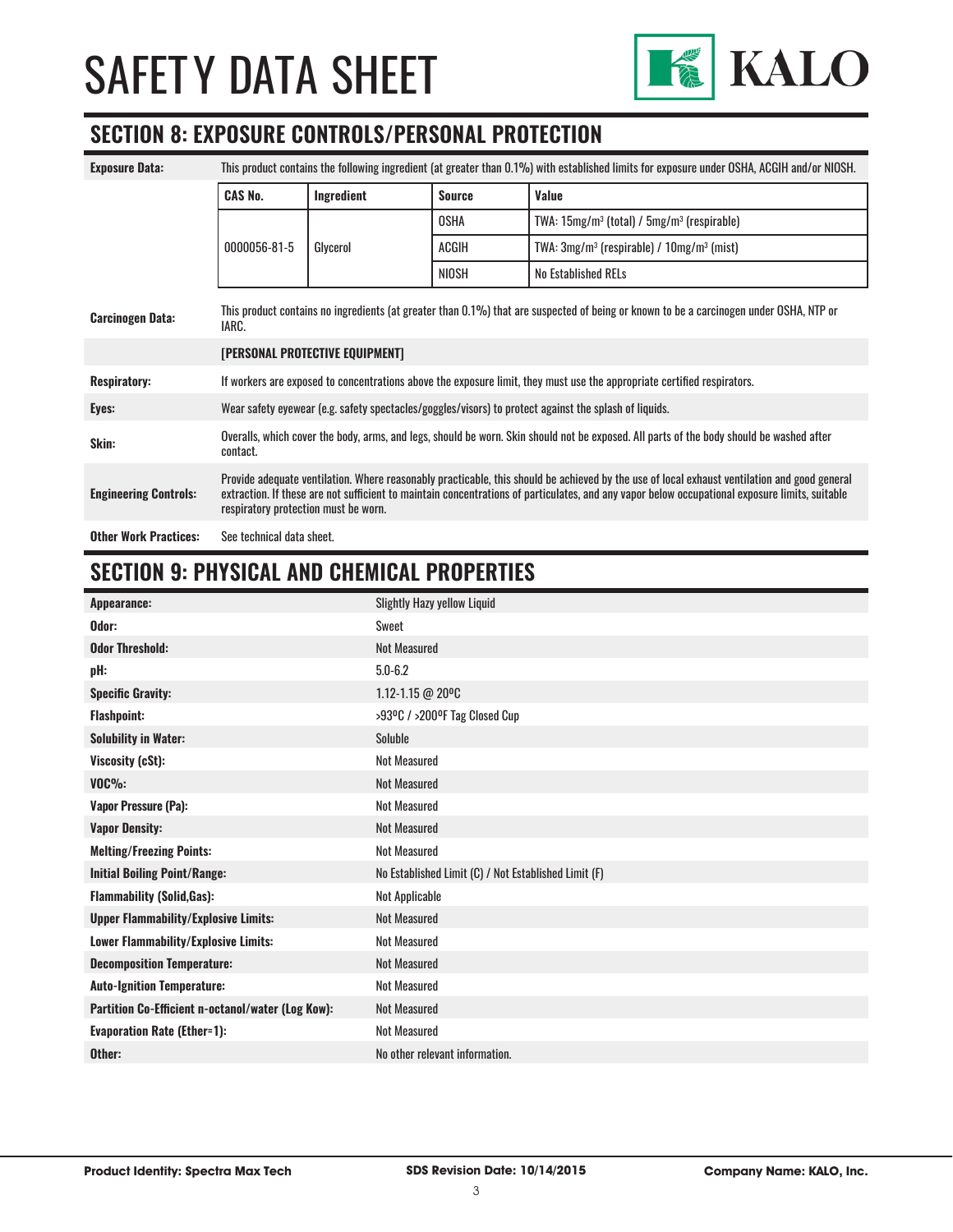

# **SECTION 10: STABILITY AND REACTIVITY**

| <b>Reactivity:</b>                       | Not chemically reactive under normal handling conditions.                                                     |
|------------------------------------------|---------------------------------------------------------------------------------------------------------------|
| <b>Chemical Stability:</b>               | Stable under normal ambient and anticipated conditions of use.                                                |
| <b>Hazardous Reactions:</b>              | Thermal decomposition in the presence of air produces oxides of carbon and nitrogen.                          |
| <b>Conditions To Avoid:</b>              | Strong acids, strong bases, strong oxidizers, extreme heat, open flame, sparks and other sources of ignition. |
| <b>Incompatible Materials:</b>           | Oxidizing agents, strong bases, strong oxidizers.                                                             |
| <b>Hazardous Decomposition Products:</b> | Thermal decomposition in the presence of air produces oxides of carbon and nitrogen.                          |

# **SECTION 11: TOXICOLOGICAL INFORMATION**

| <b>ACUTE TOXICITY ESTIMATE</b>                                    |                                                                                  |                          |
|-------------------------------------------------------------------|----------------------------------------------------------------------------------|--------------------------|
| <b>Ingredients:</b>                                               | Proprietary blend of NIS plus polyacrylamide polymer in an electrolyte solution. |                          |
| Oral LD50mg/kg:                                                   | >5,000.00/Category: NA                                                           |                          |
| Skin LD50mg/kg:                                                   | >5,000.00/Category: NA                                                           |                          |
| Inhalation Vapor/Dust/Mist LC50mg/L/4hr:                          | No Data Available                                                                |                          |
| <b>ITEM</b>                                                       | <b>HAZARD</b>                                                                    | <b>CATEGORY</b>          |
| <b>Acute Toxicity (mouth):</b>                                    | <b>Not Applicable</b>                                                            | $\overline{\phantom{a}}$ |
| <b>Acute Toxicity (skin):</b>                                     | <b>Not Applicable</b>                                                            | --                       |
| <b>Acute Toxicity (inhalation):</b>                               | Not Applicable                                                                   | $\overline{\phantom{a}}$ |
| <b>Skin Corrosion/Irritation:</b>                                 | <b>Causes skin irritation.</b>                                                   | $\overline{2}$           |
| <b>Eye Damage/Irritation:</b>                                     | <b>Causes serious eye irritation</b>                                             | $\mathbf 2$              |
| <b>Sensitization (respiratory):</b>                               | <b>Not Applicable</b>                                                            | $\overline{\phantom{a}}$ |
| <b>Sensitization (skin):</b>                                      | <b>Not Applicable</b>                                                            | $\overline{a}$           |
| <b>Germ Toxicity:</b>                                             | <b>Not Applicable</b>                                                            | $\overline{\phantom{a}}$ |
| <b>Carcinogenicity:</b>                                           | <b>Not Applicable</b>                                                            | $\overline{\phantom{a}}$ |
| <b>Reproductive Toxicity:</b>                                     | <b>Not Applicable</b>                                                            | $\overline{\phantom{a}}$ |
| Specific Target Organ Systemic Toxicity-Single Exposure:          | <b>Not Applicable</b>                                                            | $\overline{a}$           |
| <b>Specific Target Organ Systemic Toxicity-Repeated Exposure:</b> | <b>Not Applicable</b>                                                            |                          |
| <b>Aspiration Hazard:</b>                                         | <b>Not Applicable</b>                                                            | $-$                      |

# **SECTION 12: ECOLOGICAL INFORMATION**

| <b>Toxicity:</b>                       | No other information provided for this product.       |
|----------------------------------------|-------------------------------------------------------|
| <b>Persistence and Degradability:</b>  | There is no data available on the preparation itself. |
| <b>Bioaccumulative Potential:</b>      | Not measured.                                         |
| Mobility In Soil:                      | No data available.                                    |
| <b>Results of PBT and vPvB Assess:</b> | This product contains no PBT/vPvB chemicals.          |
| <b>Other Adverse Effects:</b>          | No data available.                                    |